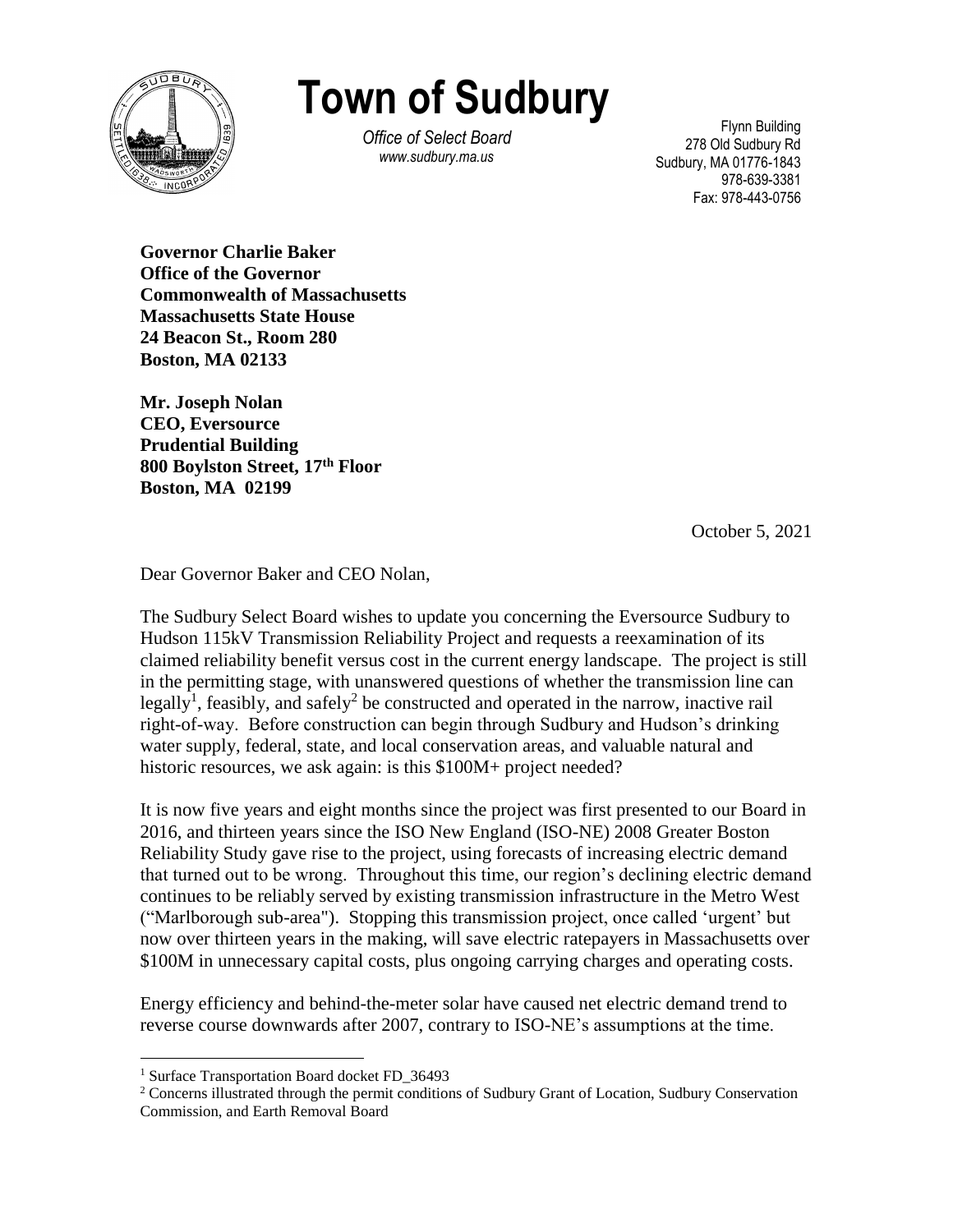(Boston). The **net** demand forecast, accounting for efficiency (EE) and solar (PV), is Peak demand has never approached the 32,000MW which the 2008 ISO-NE Regional Outlook<sup>3</sup> anticipated, as plainly illustrated in Figure 1. Eversource's updated analysis<sup>4</sup> in 2017 reflected worst case ("90/10") load conditions of 33,777MW for New England and 7,094MW for Boston subarea in the Year 2023. The latest ISO-NE RSP lowers forecasts<sup>5</sup> of Year 2023 gross peak loads to 30,588MW (New England) and 6,796MW reduced to 26,650 (New England) and 5,923MW (Boston) in Year 2023.

Actual peak load the past 4 summers in New England (from ISO-NE website<sup>6</sup>): June 29, 2021: 25,277MW July 27, 2020: 24,907MW July 20, 2019: 23,931MW August 28, 2018: 25,467MW

These are real numbers, at the peak hour of the hottest days we've experienced, with energy efficiency and behind-the-meter solar functioning to remove load from the transmission grid.

To summarize, if Eversource's new transmission line went into service in the year 2023, even worst-case peak load conditions in New England would be more than 20% lower than ISO New England's 2008 study and Eversource's 2017 analysis planned for. ISO-NE continues to revise its forecasting methodology to account for efficiency and solar, which have particularly high adoption rates in the Metro West. Efficiency (EE) and solar (PV) have already changed the game, as shown in Figure 2. The anticipated effect of active demand response on 'shaving the peak' is not yet accounted for. This will include smart thermostats which customers are opting to let utilities adjust during peak load events, further diminishing the need for this project.

As newer forecasts show significant reductions in net load to be served, it is appropriate to avoid moving forward solutions for obsolete reliability concerns and to ensure that ratepayers' money is not spent unnecessarily, and that the environment is not harmed unnecessarily.

We urge you to stop this new transmission project and advocate for the No Build alternative, given the current energy landscape. New England, and Massachusetts in particular, remains a leader in successfully adopting energy efficiency, and integrating wind, solar, storage, and demand response. Last century approaches, such as creating unnecessary new transmission corridors, are no longer appropriate.

 $\overline{a}$ 

 $3$  https://www.iso-ne.com/static-assets/documents/aboutiso/fin/annl\_reports/2000/isone\_ar\_2008.pdf "The region's summer peak is now more than 28,000 MW, while average electricity use the rest of the year is around 18,000 MW. With peak demand rising at about 400 MW per year"

<sup>4</sup> EFSB17-02 Vol I Section 2.7

https://fileservice.eea.comacloud.net/FileService.Api/file/FileRoom/9183976

<sup>5</sup> https://www.iso-ne.com/static-assets/documents/2021/04/forecast\_data\_2021.xlsx

<sup>6</sup> <https://www.iso-ne.com/isoexpress/> System Load Graph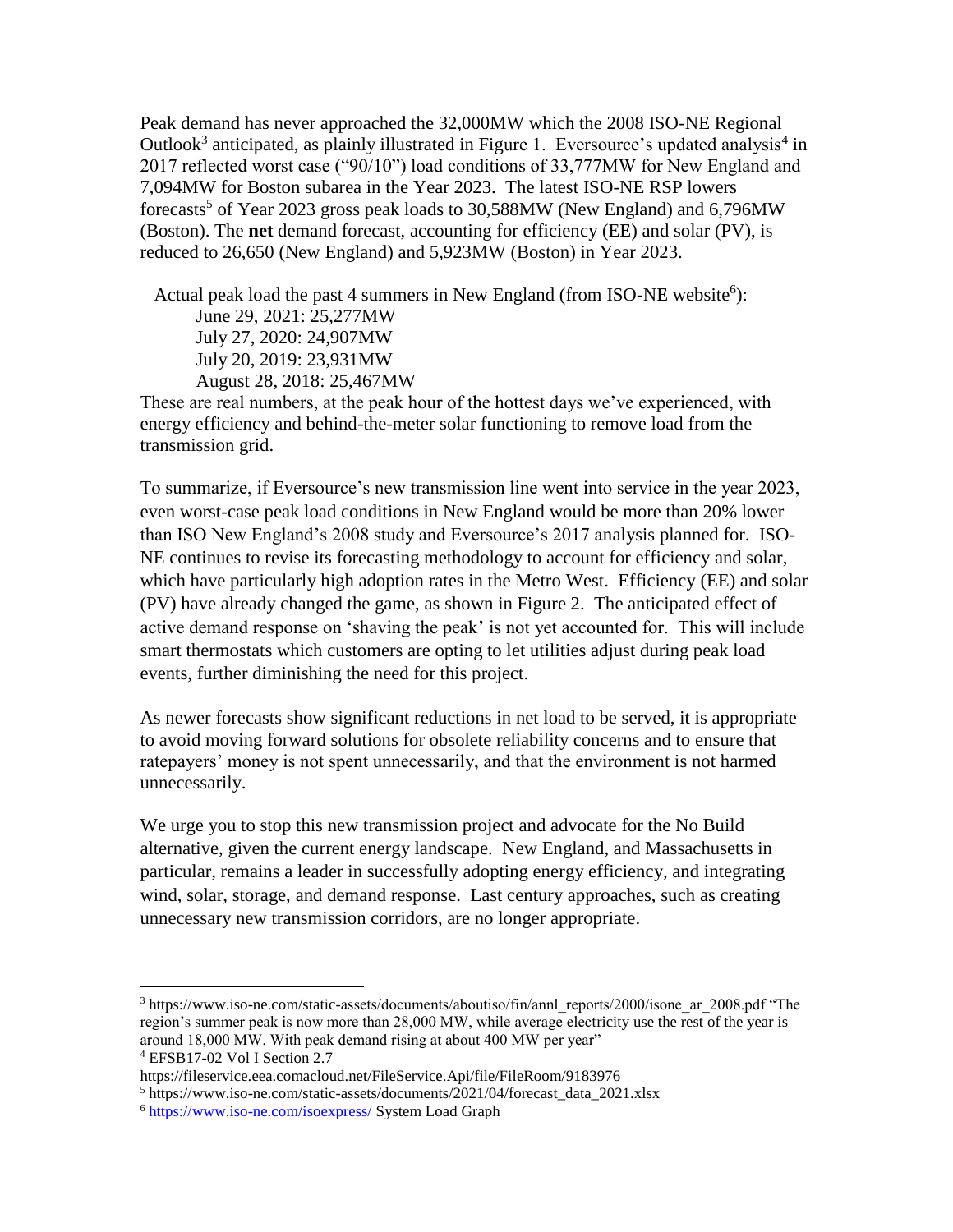your Municipal Vulnerability Preparedness (MVP) program, and we encourage you to The transmission grid has not been the source of reliability issues in the Metro West region. The overwhelming source of outages continues to be the fragile distribution grid, wires and old transformers dangling on 'telephone poles'. Overhead distribution infrastructure is particularly vulnerable to weather events. Sudbury has participated in advocate for the undergrounding and modernization of aging distribution infrastructure to address resiliency and enable microgrids connecting local clean distributed energy resources (DER) in the face of climate change.

Should the perceived reliability need still justify a new 115kV transmission line into Hudson, we remind you that there are much less environmentally damaging alternatives available. The currently proposed route along the inactive rail corridor through our drinking water supply is unquestionably the most environmentally damaging of the options considered. The excavation and handling of potential contaminants along the MBTA right of way may pose risks to sensitive wetlands and wells serving Sudbury and Hudson. The removal of significant acreage of trees means the loss of valuable stormwater storage, a critical resource for resiliency against flooding.

Testimony before the Energy Facilities Siting Board exposed basic mathematical flaws in the scoring of alternative routes. When corrected, the current project approach would be ranked near the bottom of the list. If the reliability need still exists, the Town of Sudbury remains willing to work with Eversource on a solution that does not cause permanent, negative environmental impacts and public health concerns.

Furthermore, if the transmission line is not constructed on the MBTA right of way, the Town of Sudbury will continue to work cooperatively with the Department of Conservation and Recreation to advance the Mass Central Rail Trail.

The Sudbury Select Board respectfully requests that your office reexamine the claimed reliability benefit of the Eversource transmission project versus its cost in the current energy landscape. We urge you to stop this outdated and unnecessary project, and support more environmentally appropriate approaches to resiliency.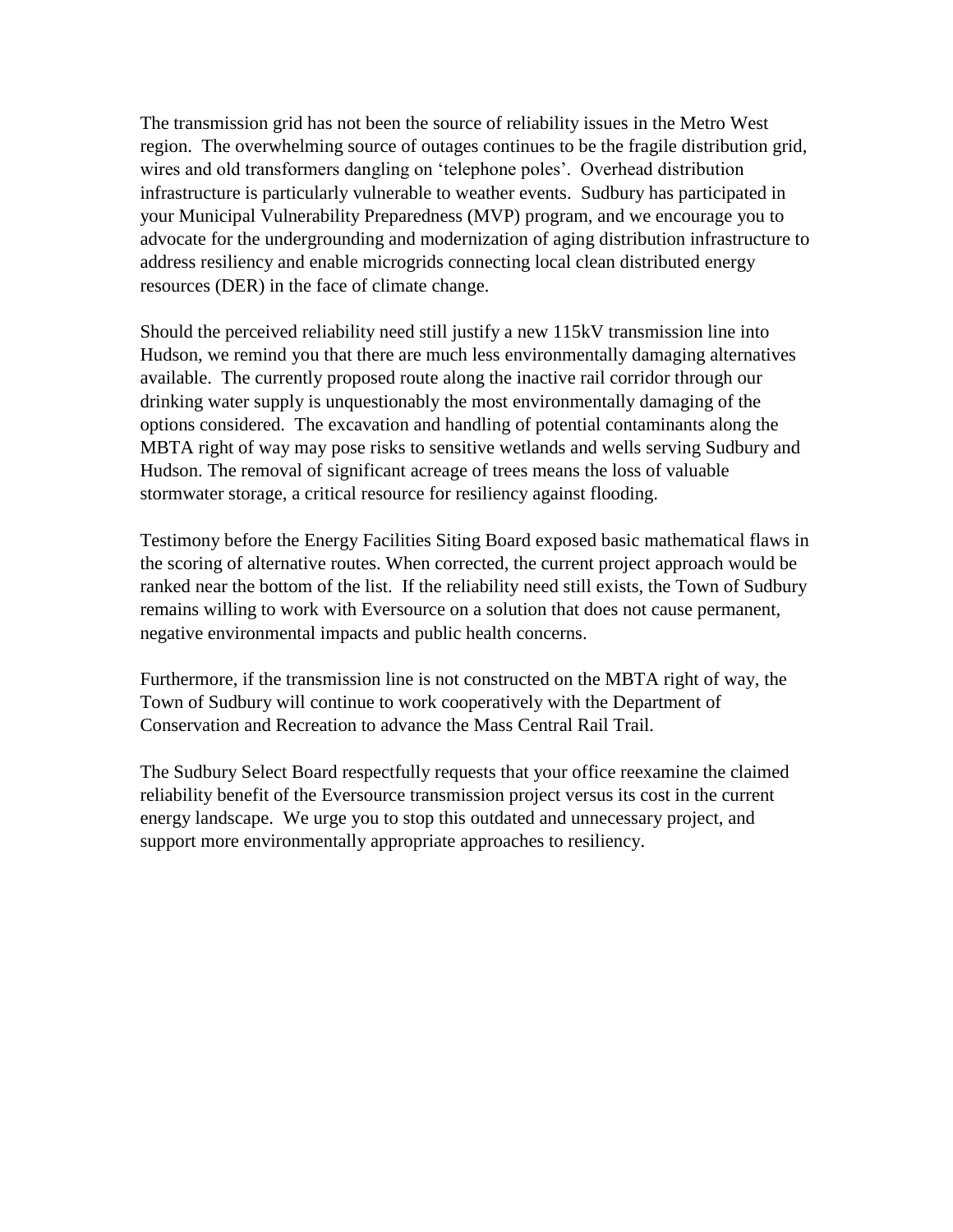## **Figures**

 $\overline{a}$ 



**Figure 1:** Historical and forecasted summer/winter seasonal net peak demand, 1980- 2030<sup>7</sup>. Superimposed yellow line indicates the ISO-NE Regional Outlook in 2008 which predicted peak demand would continue to increase by 400MW per year <sup>8</sup>.



**Figure 2:** ISO-NE RSP RSP21 gross summer peak demand forecast (90/10) (blue); gross demand forecast minus BTM PV (orange); and net of EE and BTM PV demand forecast (green) for 2021 to 2030 (MW)

<sup>7</sup> Source: ISO-NE 2021 Regional System Plan https://www.iso-ne.com/staticassets/documents/2021/09/draft\_rsp21\_report.docx

<sup>8</sup> From 2008 ISO-NE Regional Outlook: https://www.iso-ne.com/static-

assets/documents/aboutiso/fin/annl\_reports/2000/isone\_ar\_2008.pdf "The region's summer peak is now more than 28,000 MW, while average electricity use the rest of the year is around 18,000 MW. With peak demand rising at about 400 MW per year"